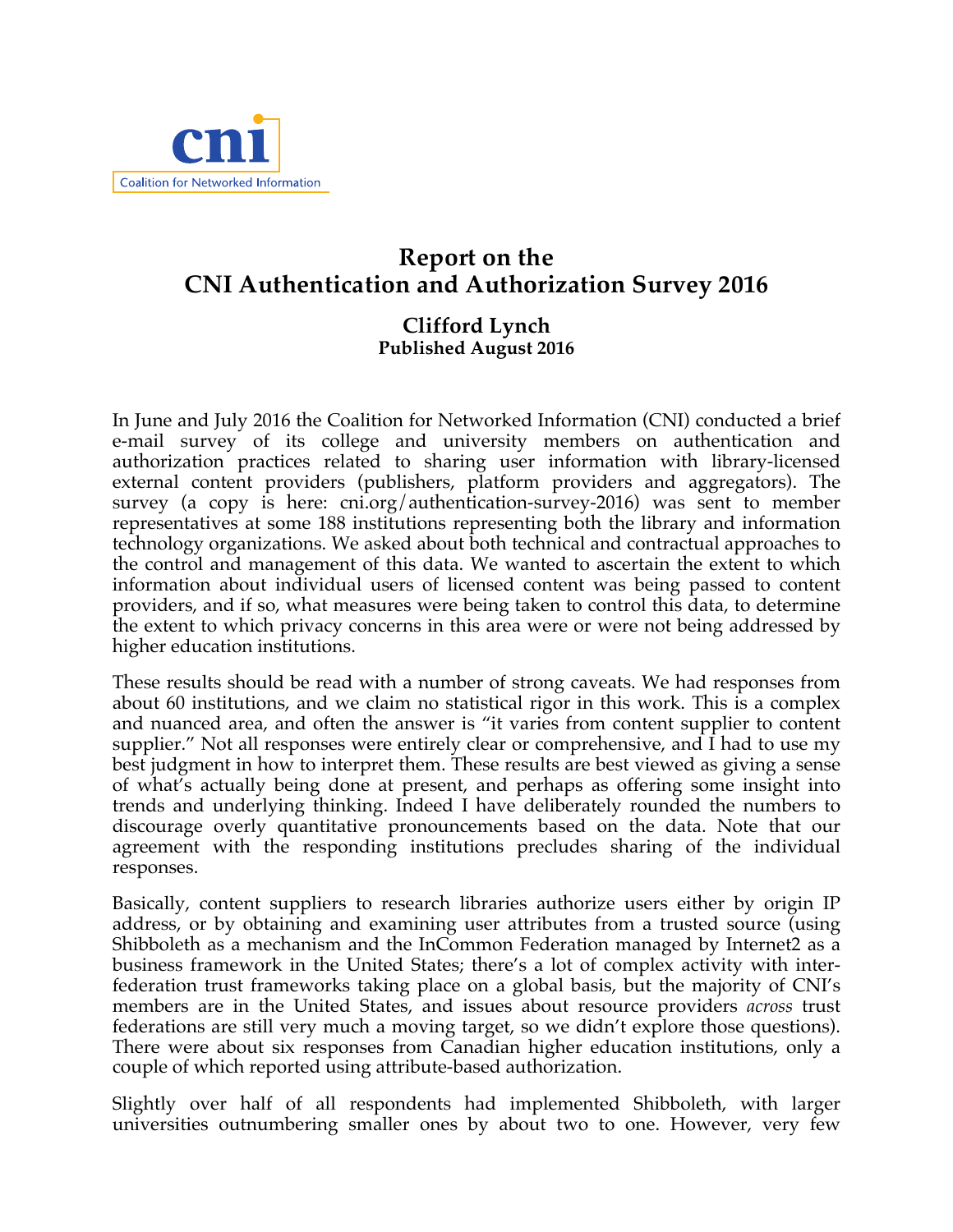reported that they were using Shibboleth for content resources; most of the applications were in other areas. Even those using it for content resources said that it was only used very selectively, with JSTOR, Project MUSE, and HathiTrust most commonly cited as the examples. It is worth noting that the list of InCommon sponsored partners (see incommon.org/participants/) does include a number of major commercial and nonprofit publishers such as Elsevier and the Association for Computing Machinery, and while we did not specifically ask respondents about these, none of our respondents explicitly mentioned them as examples. (I do know, anecdotally and outside of the survey, that attribute-based authentication is in fact being used with Elsevier. It may be worthwhile, as a follow-on to this survey, to ask some of the major scholarly publishers for their perspective on the state of play of attribute-based authorization.)

About a dozen responses indicated that they were passing personally identifiable data (names, email addresses, etc.) in attributes. Note that there is a much shorter list of research and scholarship (R&S) service providers that are part of the InCommon infrastructure (see incommon.org/federation/info/all-entity-categories.html#SPs) and at present there are no publishers on this list; most respondents say that they will pass personally identifiable data to these services. These R&S service providers operate under common rules rather than making bi-lateral agreements with individual institutions. Up until now, the primary driver for the R&S work has been the needs of multi-institutional scientific collaborations.

All but about five respondents use EZproxy or some variant (the remaining few are using VPN, or virtual private network, based solutions). This seems to be the main (or only) way to handle access to off-campus content resources at most institutions, and with IP-based authentication no personally identifiable data is passed to the content suppliers. A number of respondents, elegantly, use Shibboleth to manage access to the EZproxy system. Note that there are many content suppliers who seem to have no plans to support Shibboleth, so EZproxy or something similar is clearly going to be required on an ongoing basis; recognizing this reality, some institutions simply went with EZproxy as a standard mechanism for *all* external resources. Several respondents also noted that it was easy, with a proxy solution, to ensure that no personal data was passed to content suppliers, and that this was entirely within the library's control, avoiding complex discussions and potential lack of clarity about attribute release policies.

We asked if contracts with content suppliers contained language limiting collection, retention and reuse or resale of data about users and their activities. About 15 institutions made at least some effort to include language limiting retention or resale, though often this is inconsistent from one contract to the next even at these institutions. Several respondents noted that they felt this wasn't much of an issue because they weren't passing any personal data to the content suppliers in the first place. Reidentification of users by the content supplier (by soliciting email addresses, for example, so that users could get notifications of new content), and the subsequent reuse of that re-identified data, does not seem to be much of a consideration by responding institutions, contractually or otherwise, except that a few do make some effort to educate users about the privacy implications of choosing to disclose data to external content providers.

Finally, a number of respondents mentioned contractual provisions for content providers to provide usage data back to institutions, most commonly following the